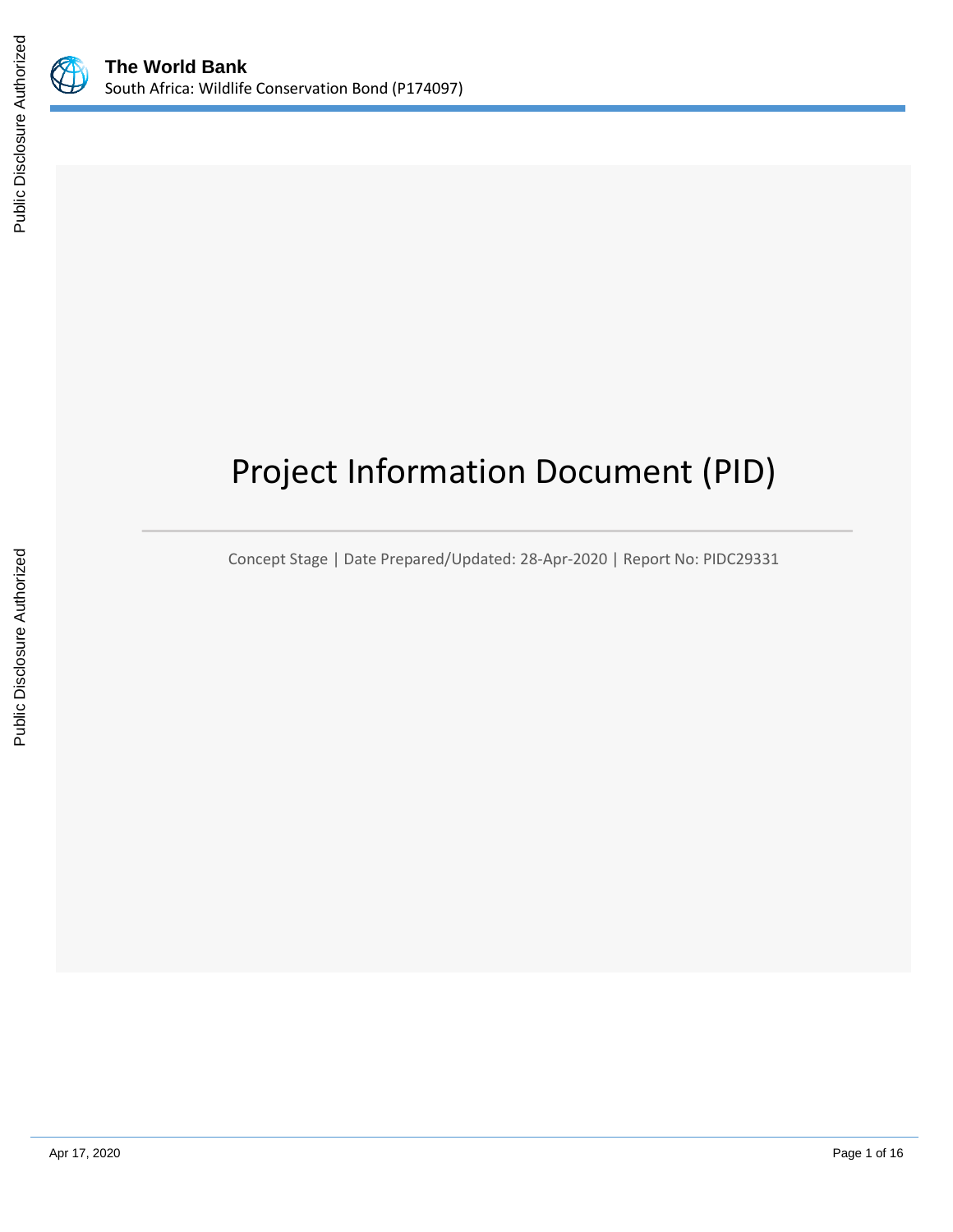

# **BASIC INFORMATION**

## **A. Basic Project Data**

| Country<br>South Africa                                            | Project ID<br>P174097                           | Parent Project ID (if any)                                                                                                        | <b>Project Name</b><br>South Africa: Wildlife<br><b>Conservation Bond</b><br>(P174097) |
|--------------------------------------------------------------------|-------------------------------------------------|-----------------------------------------------------------------------------------------------------------------------------------|----------------------------------------------------------------------------------------|
| Region<br>AFRICA                                                   | <b>Estimated Appraisal Date</b><br>Jan 12, 2021 | <b>Estimated Board Date</b><br>Jun 30, 2021                                                                                       | Practice Area (Lead)<br>Environment, Natural<br>Resources & the Blue<br>Economy        |
| <b>Financing Instrument</b><br><b>Investment Project Financing</b> | Borrower(s)<br><b>National Treasury</b>         | <b>Implementing Agency</b><br>The Eastern Cape Parks and<br>Tourism Agency (EPTCA),<br>South African National Parks<br>(SANParks) | <b>GEF Focal Area</b><br><b>Biodiversity</b>                                           |

# **Proposed Development Objective(s)**

To create an outcome-driven structured bond that channels private sector funds to increase black rhino populations in target protected areas in South Africa.

## **PROJECT FINANCING DATA (US\$, Millions)**

#### **SUMMARY**

| <b>Total Project Cost</b> | 15.00 |
|---------------------------|-------|
| <b>Total Financing</b>    | 15.00 |
| of which IBRD/IDA         | 0.00  |
| <b>Financing Gap</b>      | 0.00  |

#### DETAILS

#### **Private Sector Investors/Shareholders**

| Equity                       | Amount | <b>Debt</b> | Amount |
|------------------------------|--------|-------------|--------|
| Non-Government Contributions | 15.00  |             |        |
| <b>Trust Funds</b>           | 15.00  |             |        |
| <b>Total</b>                 | 15.00  |             | 0.00   |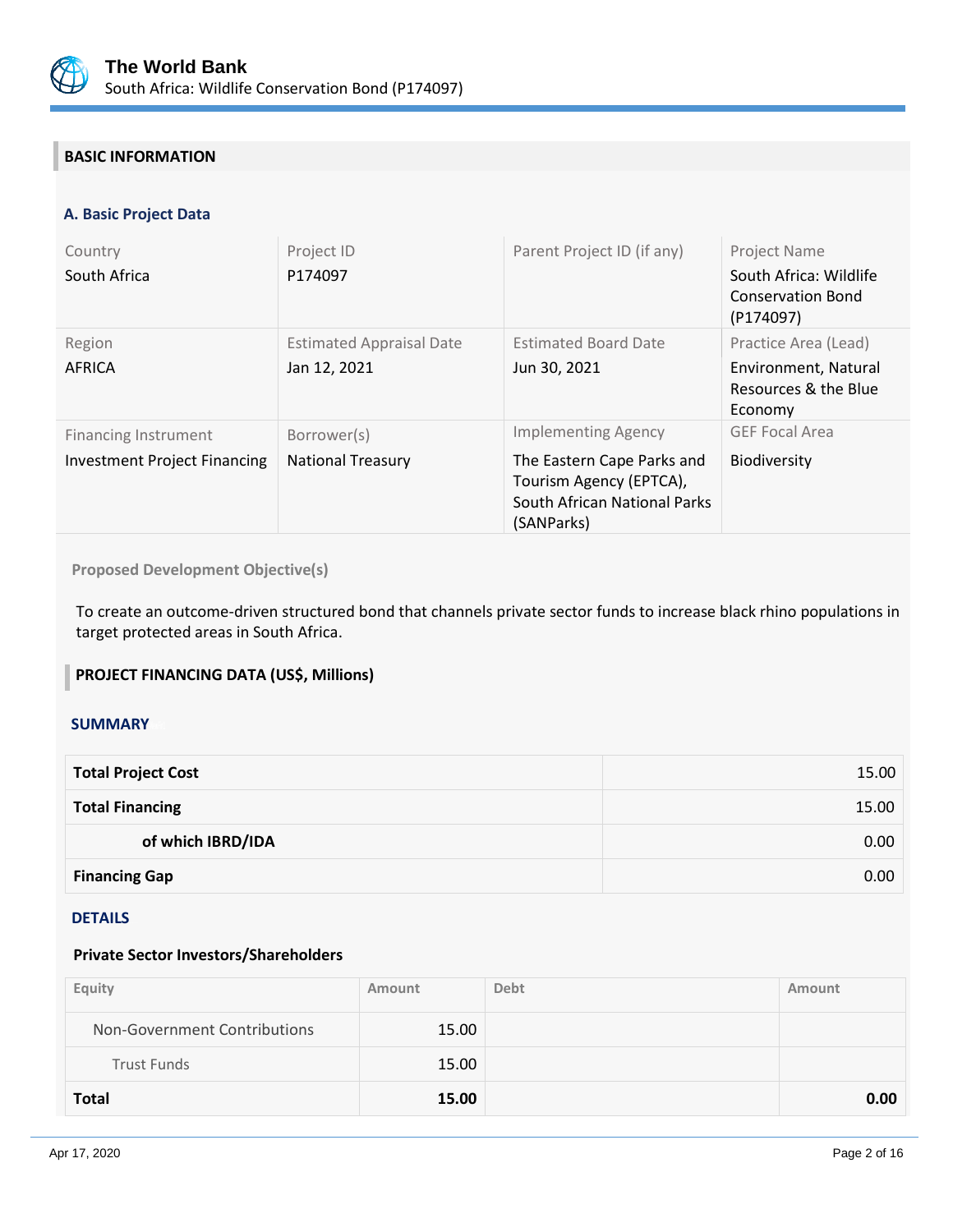

#### **Payment/Security Guarantee**

| <b>Total</b>                                 |                                | 0.00                                                 |
|----------------------------------------------|--------------------------------|------------------------------------------------------|
|                                              |                                |                                                      |
| Environmental and Social Risk Classification | <b>Concept Review Decision</b> |                                                      |
| Substantial                                  | continue                       | Track II-The review did authorize the preparation to |

Other Decision (as needed)

#### **B. Introduction and Context**

#### Country Context

**South Africa is a highly diverse country marked by inequality.** South Africa's political transition is known as one of the most remarkable political feats of the past century. In August 2016, the country held the most competitive local government election since 1994 in which the ruling African National Congress (ANC) lost majority support in four of the metropolitan cities, and the latest general elections were held in May 2019. The years since the end of apartheid have witnessed South Africa's transformation into a stable and robust economy. However, many challenges remain. While poverty rates fell between 1996 and 2008, progress on this front has slowed in recent years and inequality remains extremely high.

**South Africa has struggled to generate and maintain economic growth and now faces a recession following the COVID-19 pandemic.** Growth per capita averaged 1.1 percent between 1994 and 2000, 2.9 percent between 2001 and 2008, and stagnated in 2009, turning negative in 2015 with a modest rebound in 2017<sup>1</sup>. South Africa's much anticipated economic rebound in 2018 did not occur. While substantial efforts by the authorities to strengthen governance of public resources and stabilize the fiscal situation helped the economy to not contract further, economic growth remained moderate with a technical recession in the first half of 2018. Economic growth was forecast to reach only 0.5 percent in 2019 and rise gradually to 1.7 percent by 2022<sup>2</sup>. The global recession triggered by the COVID-19 pandemic means such growth is unlikely.

**Sustained growth will require a shift to a more inclusive economy and the participation of a greater share of the population, mainly through job creation.** The economy created few jobs between 1994 and 2000 and shed jobs between 2001 and 2004. Job growth accelerated in the 2000s, with the South African economy generating 4.1 million jobs in net terms between 2000 and 2016. Given economic growth, average job creation in South Africa has been slightly more modest than in peer countries, with an employment-to-growth elasticity of 0.5. Employment has recovered and exceeded the 2007 employment peak since 2013 but still lags the National Development Plan (NDP) target of creating 11 million jobs between 2010 and 2030<sup>3</sup>. As of the end-2019, South Africa's average unemployment rate stood at 29%<sup>4</sup>. The Sarah

<sup>&</sup>lt;sup>1</sup> World Bank 2018. Republic of South Africa Systematic Country Diagnostic

<sup>&</sup>lt;sup>2</sup> South Africa National Treasury <u>[http://www.treasury.gov.za/documents/mtbps/2019/mtbps/Chapter%202.pdf.](http://www.treasury.gov.za/documents/mtbps/2019/mtbps/Chapter%202.pdf)</u>

<sup>3</sup> World Bank 2018. Republic of South Africa Systematic Country Diagnostic

<sup>&</sup>lt;sup>4</sup> The results of the Quarterly Labour Force Survey (QLFS) for the fourth quarter of 2019 indicate that the official unemployment rate remained unchanged (29,1%) compared to the third quarter of 201[9.http://www.statssa.gov.za/?p=12948](http://www.statssa.gov.za/?p=12948)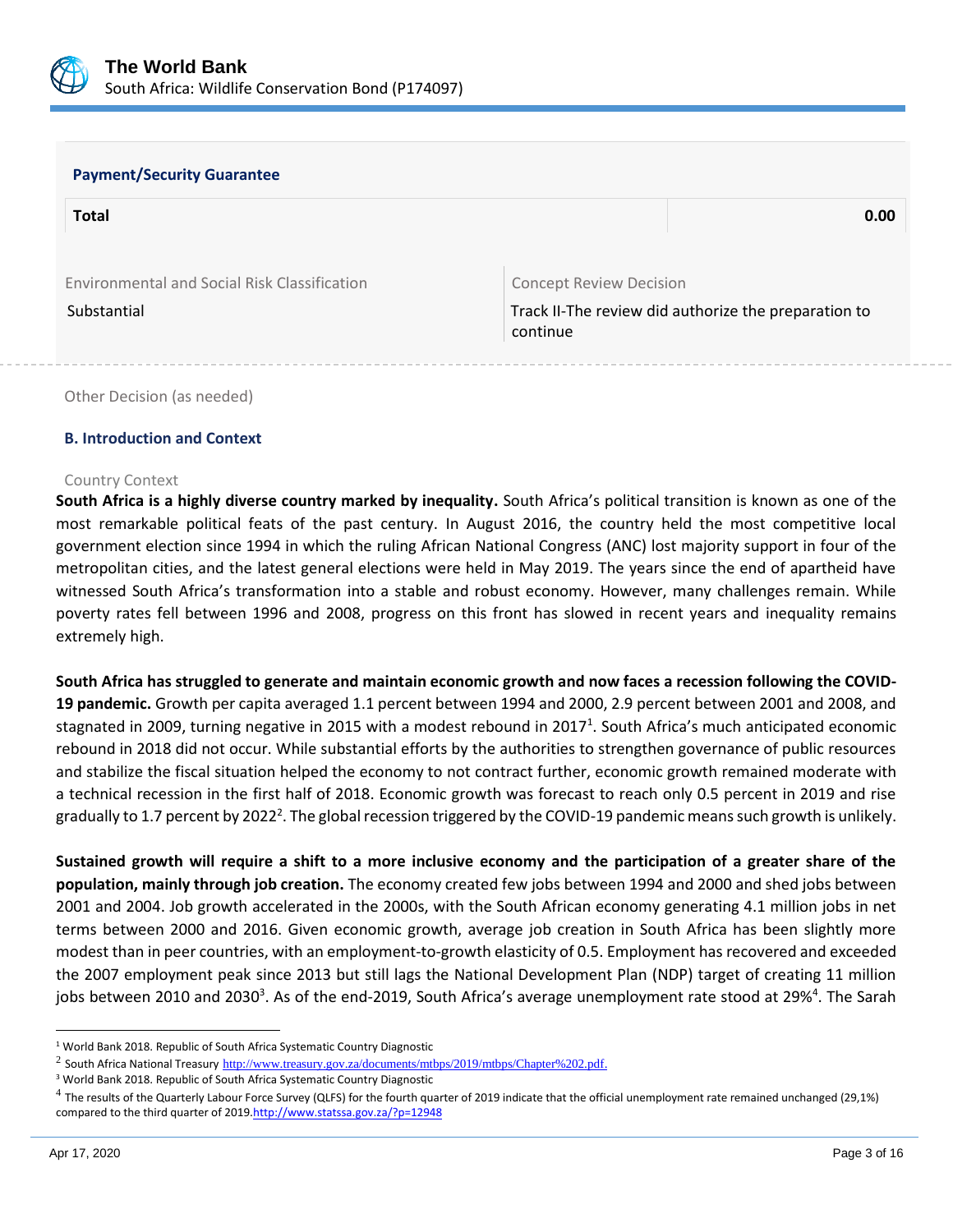

Baartman District Municipality in the Eastern Cape of SA where the target project sites are located has a population of 479,922, an annual household income of R29,400<sup>5</sup> (equivalent to the SA average annual household income) and an unemployment rate of 24.9%<sup>6</sup>.

**Addressing the gender gaps in rural communities around PAs can result in greater sustainability of natural resources and significant improvements in their livelihoods**. According to Statistics South Africa (StatsSA), 57.2 percent of women were poor in 2015, somewhat more than men (53.7 percent). Women headed households are particularly affected by poverty. Women seem to be particularly disadvantaged in relation to land ownership; between 2005 and 2010, only 36 percent of the beneficiaries of the land redistribution and tenure program were women. The country has relative gender parity in access to primary and tertiary schooling. In fact, a recent study<sup>7</sup> notes that more girls finish school and enter institutions of higher learning. However, when examining employment statistics, more men are in wage paying jobs, in high paying jobs and in managerial or decision-making positions more so that women. The study also notes that being pregnant or having a baby is one of the main reasons for being out of school among girls aged 15–19. In rural areas, women are more likely than men to be engaged only in non-market activities (subsistence agriculture). Women are thus more likely than men to be doing unpaid economic work. The rate of gender-based violence is high.

**The COVID-19 pandemic is causing major disruptions in businesses and will severely impact South Africa's economy in**  the near term. As of April 27, 2020, there are more than 2.9 million confirmed cases globally and 196,295 deaths.<sup>8</sup> South Africa has 4,793 confirmed cases and 90 deaths.<sup>9</sup> Nearly 30 percent of equity values globally have been wiped out, causing mass unemployment. The drastic actions Government of South Africa (GoSA) is taking to mitigate the health impacts of the COVID-19 (including border closures), has brought travel and tourism activities to a stand-still. This is having a disastrous impact on the livelihoods that depend on tourism revenues. Further, revenues at national parks will continue to decline and, in some cases, disappear. Among other consequences, this increases the likelihood of wildlife poaching. Indeed, between March 23, 2020 when a national lockdown began in South Africa and April 8, 2020, at least nine rhinos were poached.

## **B. Sectoral and Institutional Context**

**Illegally traded natural resources contribute significantly to the loss of biodiversity and threaten sustainable and inclusive development.** The World Bank estimates that the annual cost of illegal logging, fishing and wildlife trade is a staggering US\$1-2 trillion. Illegal activities erode countries' natural capital and undermine their ability to achieve many of the SDGs. This is especially the case in low-income countries where livelihoods disproportionately depend on natural capital. In these countries, the World Bank calculates governments forego an estimated US\$7-12 billion in potential fiscal revenues per year.

**South Africa's rich endowments of biodiversity assets and ecological infrastructure provide great opportunities to support the country's development and provide a key opportunity for job creation.** South Africa ranks as the third most biologically diverse country in the world and contains three of the world's 34 biodiversity hotspots.<sup>10</sup> The country welcomed nearly 9 million overseas tourists in 2015, with almost 70 percent visiting national parks. The tourism employed

<sup>5</sup> <https://wazimap.co.za/profiles/district-DC10-sarah-baartman/#economics>

<sup>&</sup>lt;sup>6</sup> <https://municipalities.co.za/demographic/103/sarah-baartman-district-municipality>

 $7$  African Gender Development Index (AGDI) study.

<sup>8</sup> World Health Organization <https://covid19.who.int/>

<sup>&</sup>lt;sup>9</sup> South Africa **Department of Health** (Accesses on April 27, 2020).

<sup>&</sup>lt;sup>10</sup> South Africa's National Biodiversity Strategy and Action Plan 2015-2025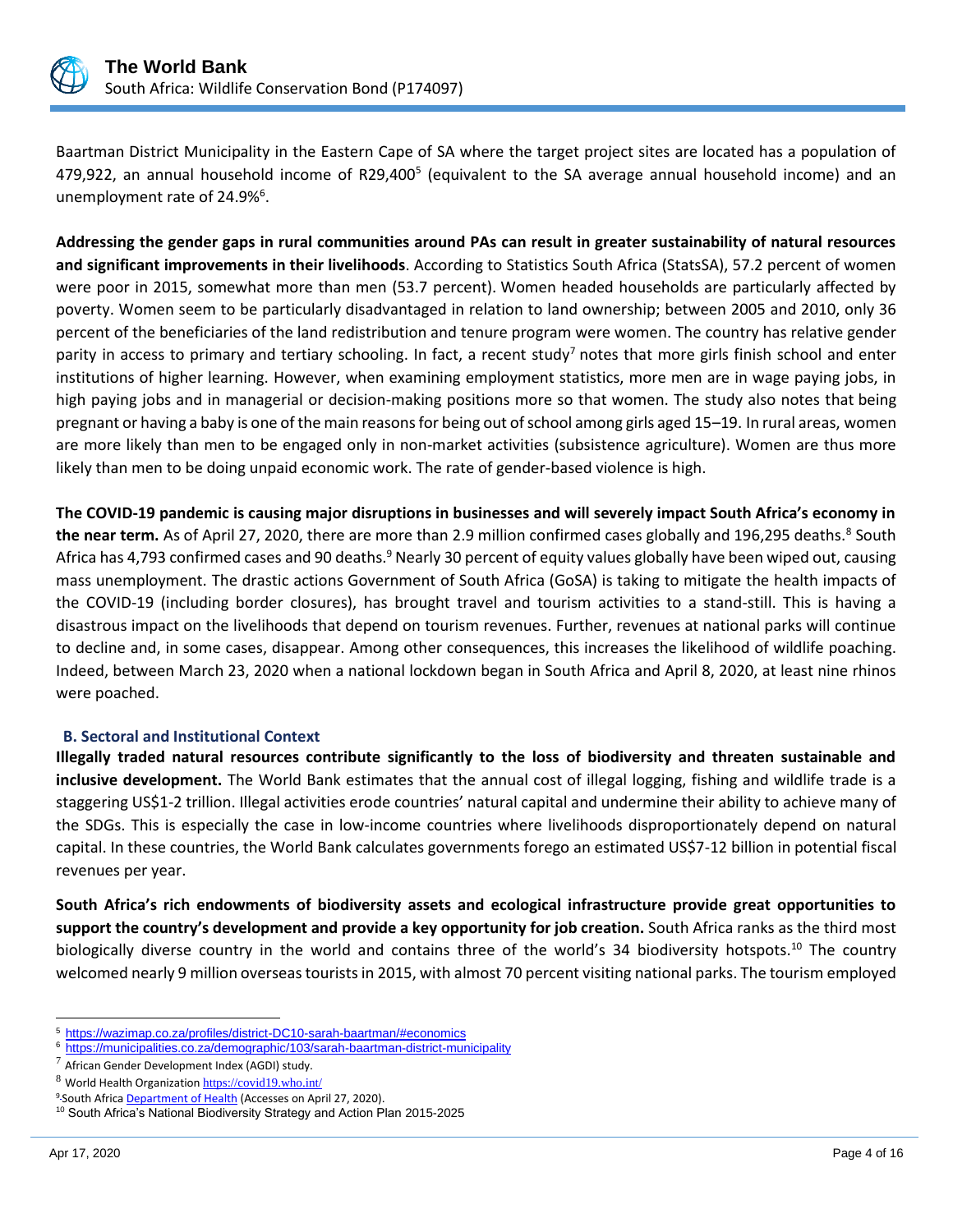

over 710,000 people in 2015, or about 4.5 percent of the workforce, surpassing the mining sector<sup>11</sup>. In addition, conservation-related industries have higher economic potential than regular agricultural activities, such as stock farming.<sup>12</sup> It is estimated that income from ecotourism could exceed that derived from pastoralism by as much as four-fold in the Eastern Cape.<sup>13</sup> Nature-based tourism generates revenue for protected areas management and conservation, and benefits local communities through job creation as well as by actively engaging them in biodiversity conservation efforts.

**South Africa has a robust policy, institutional and regulatory framework for the conservation, management and sustainable use of biodiversity.** South Africa's Constitution (Act 108 of 1996), Biodiversity Act (Act 10 of 2004) and Protected Areas Act (Act 57 of 2003) provide the main legal framework for the management, protection and conservation of biodiversity. South Africa's National Biodiversity Strategy and Action Plan 2015-2025 aims to conserve, manage and sustainably use biodiversity to ensure equitable benefits to the people of South Africa, including as strategic objectives: the enhanced management of biodiversity assets; investments to enhance resilience of the ecological infrastructure; the adoption of practices that sustain the long-term benefits of biodiversity; and developing effective knowledge foundations to support the management, conservation and sustainable use of biodiversity. There are various well-established government departments and institutions with mandates that link to the conservation and management of biodiversity and natural resources. The leading authority for the implementation of the NBSAP is the Department of Environmental Affairs (DEA). South African National Parks (SANParks), was established through the Protected Areas Act as a conservation authority mandated to conserve, protect, control and manage a system of national parks and other defined protected areas and their biodiversity. In addition, provincial departments of environmental affairs and provincial conservation authorities exist for each of South Africa's nine provinces. The Eastern Cape Parks and Tourism Agency (EPTCA) is responsible for provincial protected areas in the Eastern Cape Province.

**Progress has been made in growing and diversifying sources of finance for biodiversity management and conservation, but limited financial resources remain one the sector's main challenges.** In many cases biodiversity management and conservation is funded through layering of multiple funding sources. The NBSAP establishes as a key activity the appropriate allocation of resources for effective management of biodiversity, especially in priority areas, highlighting the need to create incentives that encourage private sector investment. Funding for biodiversity has been mainly channeled through government expenditure and contributions from international grants. However, public-private partnerships and cooperative efforts relevant to biodiversity and ecosystem management involving the state, private companies, nongovernmental organizations (NGOs) have grown in the country.<sup>14</sup>

**Global rhino populations have faced significant pressures from reductions in available habitat compounded by largescale demand for rhino horn as part of the illegal wildlife trade.** There is a long history of using rhino horn (which are made of keratin) for carvings in the Yemen and for traditional medicine, especially in Viet Nam and China. Today, powder from the horn is used as a traditional medicine, and increasingly as a status symbol for hangover cures. Furthermore, rhino horn is desired by speculators, who bank on price increases as species become rarer. Rhino populations and sub-species have disappeared entirely from several Asian and African countries. In 2011, the Western Black Rhino was declared extinct. Following the death of the last male in 2018, the Northern white rhino is essentially extinct in the wild. In 2019, with the death of the last known specimen, the Sumatran rhino became officially extirpated in Malaysia. Both the Javan and Sumatran rhino number less than 100 individuals.

<sup>&</sup>lt;sup>11</sup> World Bank 2018. Republic of South Africa Systematic Country Diagnostic

<sup>12</sup> OECD Environmental Performance Reviews: South Africa 2013

<sup>&</sup>lt;sup>13</sup> Kayser, Sobrevila and Ledec, (2011). World Bank GEF Report. [https://www.thegef.org/sites/default/files/publications/AENP-web\\_0.pdf](https://www.thegef.org/sites/default/files/publications/AENP-web_0.pdf)

<sup>14</sup> South Africa's National Biodiversity Strategy and Action Plan 2015-2025.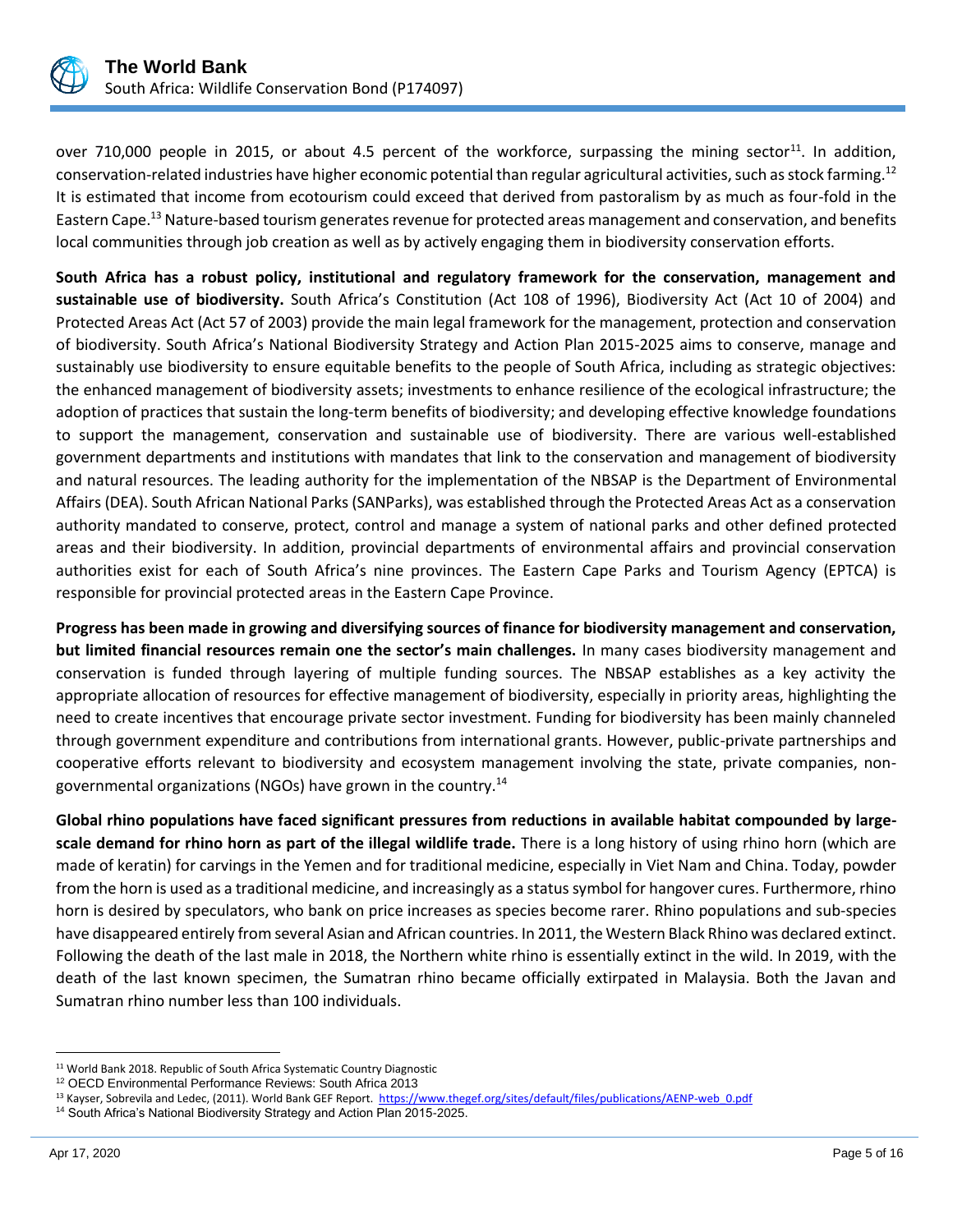

**Rhino poaching pressures have been extremely high since 2008, particularly in South Africa.** The black rhino was the most numerous of the world's five rhino species, and at one stage could have numbered around 850,000. By 1960, an estimated 100,000 remained, and as poaching intensified and pressure on their habitat increased, their numbers declined to just 5,495<sup>15</sup> individuals today. Black rhinos are listed as Critically Endangered on the IUCN Red List, meaning they are extremely vulnerable to extinction in the wild. The biggest drivers of this decline remain reduction in habitat and poaching. Habitat loss is exacerbated by the increasing costs of rhino security as many landowners cannot afford to conserve rhinos on their land. South Africa's rhinos have been intensively targeted; rhino poaching in the country increased by 9,000% between 2007–2014 with the number of rhinos poached growing from  $13^{16}$  in 2007 to 1,215<sup>17</sup> in 2014. In 2019, 594<sup>18</sup> rhinos were reported poached in South Africa. Efforts to decrease poaching include improved capability to react to poaching incidents, the deployment of new technology, improved information collection and sharing amongst law enforcement authorities, better regional and national cooperation and more meaningful involvement of private sector, non-governmental organizations and donors<sup>19</sup>. However, there is significant concern that the numbers of poached rhinos are declining each year because rhino populations in South Africa have declined in total numbers to 15,625 white rhino and 2,046 black rhinos<sup>20</sup>, based on data up to the end of 2017.

**Rhino poaching is expected to increase in the Eastern Cape, which could lead to a significant decline in black rhino populations.** The country's Addo Elephant National Park (AENP) and the Great Fish River Nature Reserve (GFRNR) in the Eastern Cape host two priority black rhino populations and are collectively responsible for protecting around 80% of the Eastern Cape's black rhino, 18.5% of South Africa's black rhino population, and 6.8% of the global black rhino population (see Annex 1 for a project map). This region experienced a 58% increase in rhino poaching in 2018. Analysis suggests that this surge in poaching in the Eastern Cape might be attributable to 'leakage' stemming from enhanced law enforcement capabilities, and potentially reduced target rhino populations, elsewhere in the country. Kruger National Park was groundzero for rhino poaching, often attributed to its location on the Mozambique border and its relative proximity to major international ports, which are critical for the illegal wildlife trade. There were subsequent spikes in poaching in KwaZulu-Natal which held the second largest rhino populations in South Africa. The poaching issue is now arguably migrating to the Eastern Cape and its major international ports. These poaching pressures are heightened by existing illegal wildlife trade activities for abalone in the Eastern Cape linked with a sophisticated network of criminal syndicates, with connections to mainland China, Hong Kong and Taiwan. Neither of the two priority sites is adequately prepared for poaching, let alone such a dramatic spike in poaching. Expert opinion and scenario modelling suggest that without intervention, poaching pressures will likely lead to an annual decline of –3.7 percent in rhino populations in the Eastern Cape.

**Poaching decreases wildlife populations, adversely affects ecosystems and impacts the country's economy.** Rhinos are umbrella species for broader biodiversity given their need for large intact landscapes. As high-value targets of Illegal Wildlife Trade, protection of rhinos benefits a myriad of other species within these ecosystems. Iconic "big five" species such as rhinos bring in significant tourism revenue for a range of countries, which is significantly affected by poaching. It

<sup>&</sup>lt;sup>15</sup> CITES COP18. AfRSG Report[. https://www.researchgate.net/publication/331988665\\_CoP18\\_Doc\\_831\\_Annex\\_2\\_African\\_and\\_Asian\\_Rhinoceroses-](https://www.researchgate.net/publication/331988665_CoP18_Doc_831_Annex_2_African_and_Asian_Rhinoceroses-Status_Conservation_and_Trade_A_report_from_the_IUCN_Species_Survival_Commission_IUCN_SSC_African_and_Asian_Rhino_Specialist_Groups_and_TRAFFIC_to_/link/5c99e945299bf1116947deb1/download)

Status Conservation and Trade A report from the IUCN Species Survival Commission IUCN SSC African and Asian Rhino Specialist Groups and TRAFFIC to [\\_/link/5c99e945299bf1116947deb1/download](https://www.researchgate.net/publication/331988665_CoP18_Doc_831_Annex_2_African_and_Asian_Rhinoceroses-Status_Conservation_and_Trade_A_report_from_the_IUCN_Species_Survival_Commission_IUCN_SSC_African_and_Asian_Rhino_Specialist_Groups_and_TRAFFIC_to_/link/5c99e945299bf1116947deb1/download)

<sup>16</sup> <https://www.traffic.org/news/south-africa-annual-rhino-poaching-toll-falls-for-second-year-running-but-the-crisis-continues/>

<sup>17</sup> [https://www.environment.gov.za/mediarelease/molewa\\_waragainstpoaching2015](https://www.environment.gov.za/mediarelease/molewa_waragainstpoaching2015)

<sup>&</sup>lt;sup>18</sup> [https://www.environment.gov.za/mediarelease/reportbackon2019\\_rhinopoachingstatistics](https://www.environment.gov.za/mediarelease/reportbackon2019_rhinopoachingstatistics)

<sup>19</sup> [https://www.timeslive.co.za/news/south-africa/2020-02-03-rhino-poaching-declined-again-in-2019-says-environment-minister/.](https://www.timeslive.co.za/news/south-africa/2020-02-03-rhino-poaching-declined-again-in-2019-says-environment-minister/)

<sup>&</sup>lt;sup>20</sup> [https://www.researchgate.net/publication/331988665\\_CoP18\\_Doc\\_831\\_Annex\\_2\\_African\\_and\\_Asian\\_Rhinoceroses-](https://www.researchgate.net/publication/331988665_CoP18_Doc_831_Annex_2_African_and_Asian_Rhinoceroses-Status_Conservation_and_Trade_A_report_from_the_IUCN_Species_Survival_Commission_IUCN_SSC_African_and_Asian_Rhino_Specialist_Groups_and_TRAFFIC_to_/link/5c99e945299bf1116947deb1/download)

Status Conservation and Trade A report from the IUCN Species Survival Commission IUCN SSC African and Asian Rhino Specialist Groups and TRAFFIC to [\\_/link/5c99e945299bf1116947deb1/download](https://www.researchgate.net/publication/331988665_CoP18_Doc_831_Annex_2_African_and_Asian_Rhinoceroses-Status_Conservation_and_Trade_A_report_from_the_IUCN_Species_Survival_Commission_IUCN_SSC_African_and_Asian_Rhino_Specialist_Groups_and_TRAFFIC_to_/link/5c99e945299bf1116947deb1/download)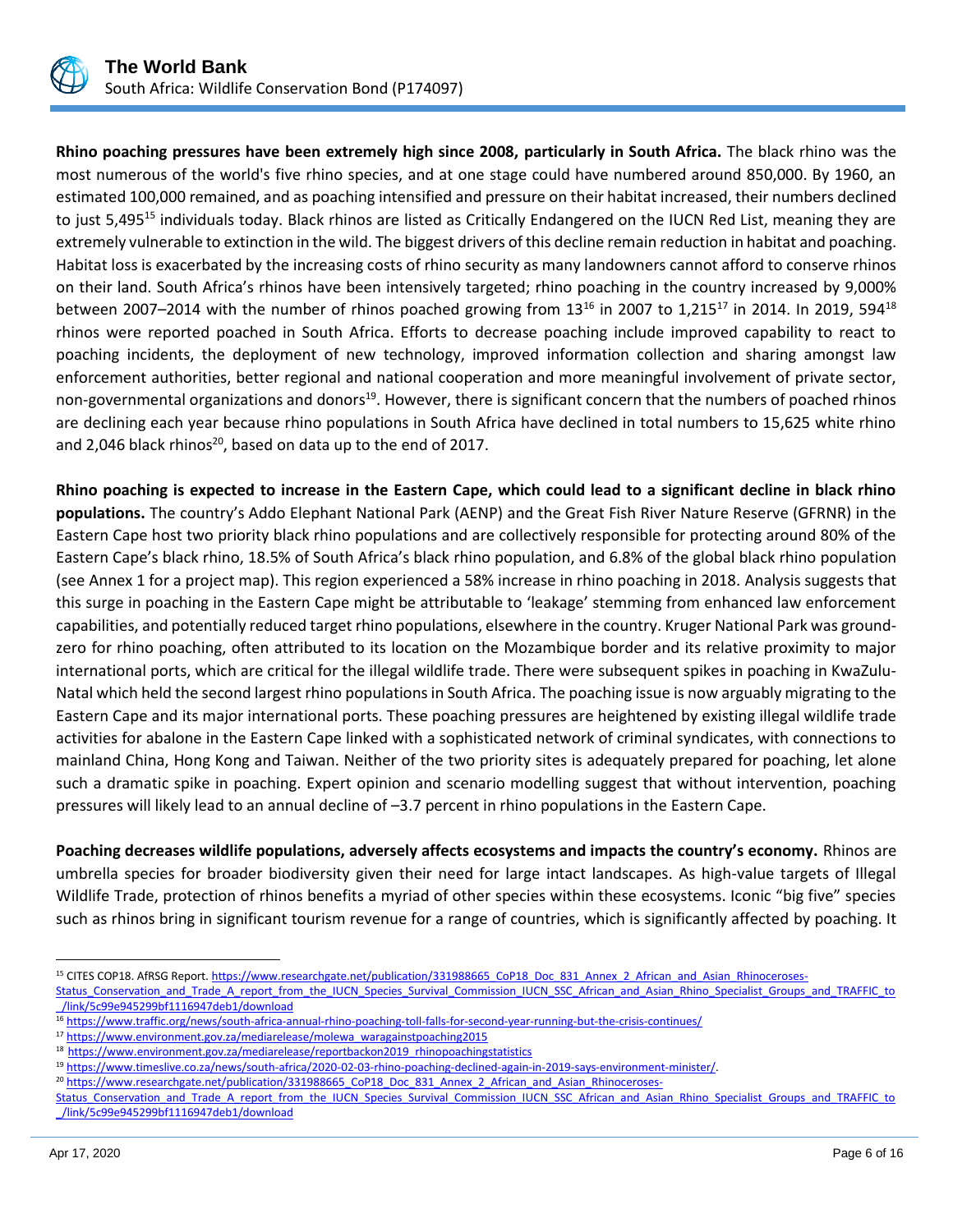

is estimated that between 2006–2014, rhino poaching caused total annual losses to tourism revenue in South Africa, Namibia, Kenya and Zimbabwe of between €205.76 million and €230.76 million, and that the extirpation of one of the 'big five' species could result in wildlife tourism falling by 20 per cent.<sup>21</sup> This aligns with figures from South Africa's Addo Elephant National Park, where revenue increased by 14% following the introductions of lion to make it a big five destination.<sup>22</sup> The total loss of the Park's natural capital due to rhino poaching from 2006–2012 is estimated in a range of €360–544 million.<sup>23</sup>

**Socio-economic losses from rhino poaching exacerbate the current status of funding for biodiversity conservation, which faces a US\$1bn per day shortfall globally.** The socio-economic loss from rhino poaching is not incurred by any one individual or organisation but rather the loss is disproportionately distributed to rural communities at the base of the pyramid. In addition, rhino security is a major financial burden for protected areas and countries in general. Poaching has dramatically increased the cost of conservation because of the response required to combat increasingly sophisticated poaching. Protected area managers are therefore not able to allocate enough resources to biological management activities to grow populations, rather focusing on securing their rhinos.

**Despite the intense pressures on global rhino populations, recovering rhino populations is not an unrealistic vision.** Southern White rhinos numbered just 50 individuals in the early 20th Century before sustained conservation efforts resulted in their recovery to over 21,000 white rhinos before the current poaching crisis. The future of the rhino relies on both securing and growing its populations and its range of appropriate and available habitats. This will require addressing current challenges of traditional rhino conservation financing.

**Traditional rhino conservation financing faces challenges associated to short-funding cycles, which limits long-term planning and the ability to adapt.** Traditional conservation funding limits the ability of protected area managers to focus on long-term planning and leverage their knowledge and experience to respond adaptively to changes in-the-field conditions. In addition, the traditional model is focused on outputs rather than outcomes, where current funders have mixed success based on under- or non-performance of implementers as flows are typically for defined, short-term programmes. Current implementation models are inefficient with large overhead costs to implement conservation projects. This traditional model of financing conservation has also typically relied on government and philanthropic dollars where funding is drastically inadequate.

**Instruments that can crowd in additional private capital as part of the solution for conservation financing are urgently required.** The Wildlife Conservation Bond to be developed by the project proposes a new model for conservation funding. It will help change the business as usual of conservation financing and catalyse a new frontier in innovative finance by attracting new risk investment into the conservation field and setting up an outcomes-driven framework to proactively secure and grow the black rhino populations in South Africa. The scale of the bond issuance will allow for institutional investors to participate in a sector not historically considered. This framework can be replicated for other rhino sites within South Africa and beyond<sup>24</sup> and to other species and protected areas.

<sup>&</sup>lt;sup>21</sup> Smith LO and Porsch L. 2015. The Costs of Illegal Wildlife Trade: Elephant and Rhino. A study in the framework of the EFFACE research project. Berlin: Ecologic Institute.

<sup>22</sup> Brett MR. 2019. From game camps to landscape conservation: The evolution and development of the Addo Elephant National Park, South Africa. *African Journal of Hospitality, Tourism and Leisure* 8(5): 49.

<sup>23</sup> Brett MR. 2019. From game camps to landscape conservation: The evolution and development of the Addo Elephant National Park, South Africa. *African Journal of Hospitality, Tourism and Leisure* 8(5): 49.

 $^{24}$  The Rhino Impact Investment (RII) has already screened three sites in Kenya for investment readiness.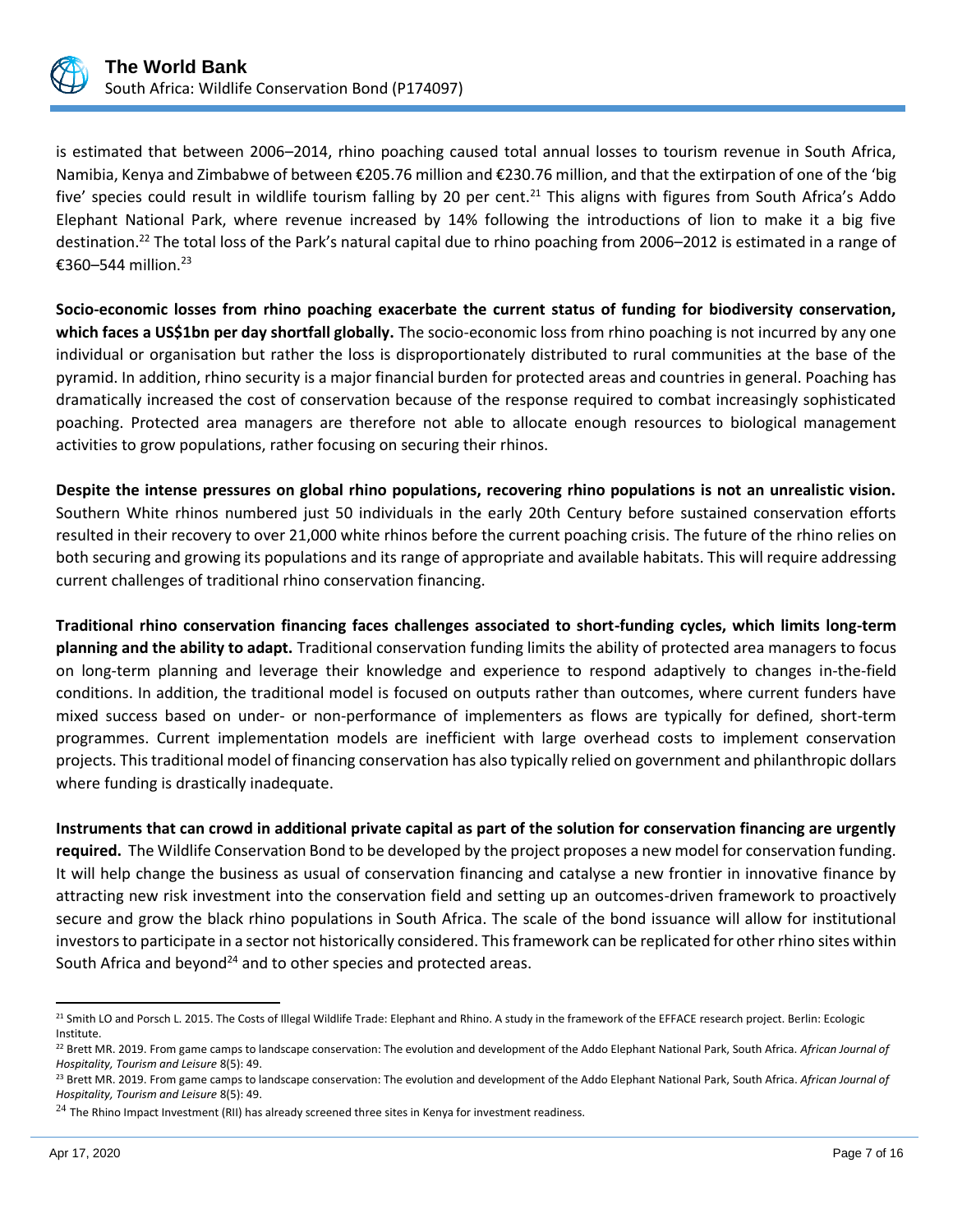

**Tapping into institutional investors with structured bond products.** A key aspect of this project is to assess institutional investor appetite to finance wildlife conservation, which is typically financed by governments, Official Development Assistance (ODA), or with philanthropic resources. Current biodiversity conservation expenditures are insufficient<sup>25</sup> and there is an urgent need for the private sector to increase its biodiversity conservation contributions, including for wildlife conservation. This is also the case for funding to combat poaching and illegal wildlife trade, which the World Bank estimated to be [US \\$2.35 billion](http://www.appsolutelydigital.com/WildLife/chapter3.html)<sup>26</sup> from 2010-2018. Although significant, this is a fraction of what is required to secure these natural assets<sup>27</sup> that are the basis for tourism in Africa and other continents. Institutional investors represent a potential new source of funding as it represents over \$100 trillion in assets globally,<sup>28</sup> and this investment segment already contributes to environmental sustainability with \$579 billion in global climate finance between 2017-2018.<sup>29</sup> The WCB project will help generate awareness amongst this investor segment and fill a knowledge gap on a structured debt instrument linked to conservation outcomes. This instrument and the lessons that will be learned from project implementation will help promote increased institutional investments for biodiversity conservation.

#### Relationship to CPF

**The project will directly contribute to the Sustainable Development Goal (SDG)** 15 "Life on land" by mobilizing and increasing financial resources for biodiversity and ecosystem conservation (SDG 15.A) and enhancing global support for efforts to combat poaching and trafficking of protected species, including by increasing the capacity of local communities to pursue sustainable livelihood opportunities (SDG 15.B). The project will also contribute to the following goals: protection of important habitats for carbon sequestration (SDG13 Climate Action) and supporting a major tourism industry and a thriving commercial agricultural industry (SDG8 Decent Work and Economic Growth) which creates jobs in the local region (SDG1 No Poverty) and feeds people (SDG 2 Zero Hunger). The community engagement elements will also highlight gender equality (SDG5). The project will additionally support SDG17, Partnership for the goals.

**The proposed project contributes to the World Bank Group's twin goals of ending extreme poverty and building shared prosperity in a sustainable manner. The project is well aligned with the Systematic Country Diagnostic (SCD) and the Country Partnership Framework (CPF) which is now under preparation.** The project is consistent with the World Bank Group's twin goals of eliminating poverty by 2030 and boosting shared prosperity. These goals are in line with the priorities set out in South Africa's National Development Plan, which aims to eliminate poverty and reduce inequality by 2030. Based on the government's National Development Plan, the WBG's Country Partnership Strategy (CPS) 2014-2017 provided a framework of collaboration focused on three main programs of support, which included promoting investments through energy, private investments and environment programs. The WBG is currently preparing its next CPF with South Africa, based on a SCD developed in consultation with the Government. The SCD highlights the need to create job opportunities consistent with a low-carbon growth agenda, increase the resilience of vulnerable natural resources, and prepare long-

<sup>&</sup>lt;sup>25</sup> In 2012, estimates of global expenditures for biodiversity conservation were aroun[d US\\$52 billion per year.](https://www.biodiversityfinance.net/history) The High-Level Panel on Global Assessment of Resources for Implementing the CBD Strategic Plan for 2011-2020, estimated that the global investment required amounts to between US\$130 and \$440 billion annually.

<sup>&</sup>lt;sup>26</sup> The Global Wildlife Program analyzed 24 international donors (see Table 1), which collectively committed over US \$2.35 billion to combat IWT in Africa and Asia from 2010–2018.

<sup>&</sup>lt;sup>27</sup> For example, a 201[8 analysis](https://www.pnas.org/content/115/45/E10788) of 282 state-owned protected areas (PAs) with lions found that these PAs require \$1.2 to \$2.4 billion or \$1,000 to \$2,000/km<sup>2</sup> annually, yet receive just \$381 million or \$200/km<sup>2</sup> (median) annually. Nearly all PAs with lions are inadequately funded; deficits total \$0.9 to \$2.1 billion.

<sup>28</sup> OECD. 2019. Pensions at a Glance.

<sup>&</sup>lt;sup>29</sup> Climate Policy Initiative. 2019. Global Landscape of Climate Finance 2019.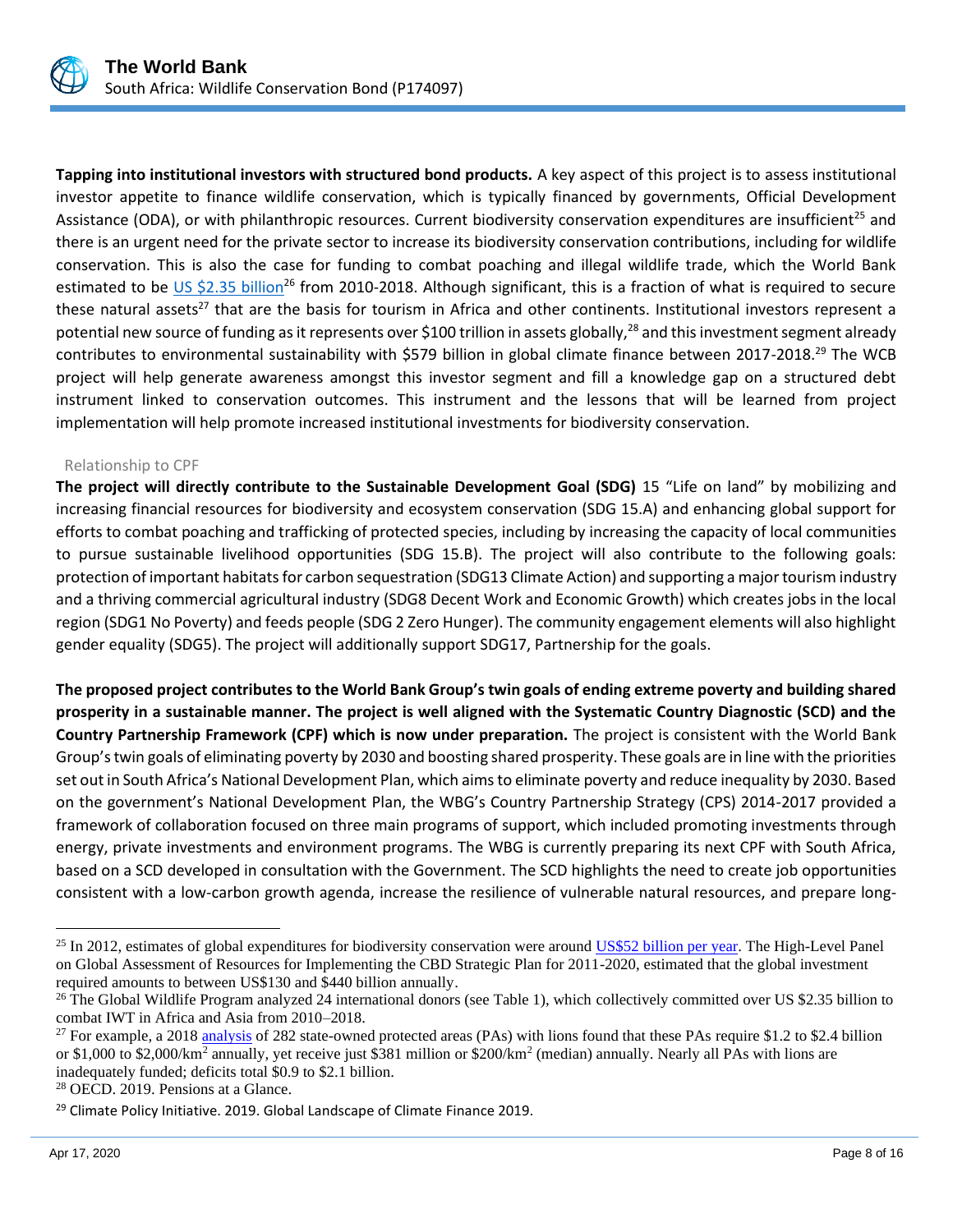

term social protection systems that protect vulnerable communities. The CPF overarching goal is to support South Africa in stimulating investment and job creation to achieve economic and social convergence for an inclusive and resilient society, including actions to promote competition, investment and inclusive job creation (Pillar I) and promoting resilience, sustainability, and spatial convergence (Pillar III). The project is consistent with these objectives as it will support recovery of the critically endangered black rhino and improve the management of two important conservation areas, which provide important ecosystem services that support local economies, and are critical for tourism and related jobs.

The project will also contribute to addressing priorities of the World Bank's Africa Climate Business Plan<sup>30</sup>, now in its fourth year of implementation. In particular, the project will contribute to "Scaled-up and transformational investments in key sectors and areas" which places a strong emphasis on support for climate resilient landscape management. It will also support implementation of the World Bank Action Plan on Climate Change Adaptation and Resilience<sup>31</sup> in priority areas.<sup>32</sup> The project also contributes to the Tourism Sector Development Plan (2015/16 – 2019/20) which focuses on unlocking the binding constraints in the sector.<sup>33</sup>

Furthermore, the project is aligned with the WB-led Global Environment Facility (GEF)-funded Global Wildlife Program (GWP)<sup>34</sup> and Program's theory of change which is focused on delivering global biodiversity conservation and improved livelihoods. This project focuses on rhino conservation and crime prevention and increased benefit-sharing with local communities. Further, it supports corporate biodiversity efforts and partnership initiatives, including the International Consortium on Combating Wildlife Crime (ICCWC). The project also directly contributes to the GEF-7 South Africa project *Catalyzing Financing and Capacity for the Biodiversity Economy around Protected Areas* (P170213), which strives to leverage financial resources and improve capacity to implement the Biodiversity Economy and increase benefits from selected Protected Area landscapes to local communities.

# **C. Proposed Development Objective(s)**

To create an outcome-driven structured bond that channels private sector funds to increase black rhino populations in target protected areas in South Africa.

## Key Results (From PCN)

The three key project expected results include:

- Number of black rhino population in target sites (annual increase of 5% by the end of the project)<sup>35</sup>.
- Area under improved management (153,141 hectares).
- Number of direct beneficiaries disaggregated by gender as co-benefit (increase from 624 to 4,172)<sup>36</sup>.

<sup>30</sup> World Bank. 2018. *Accelerating Climate-Resilient and Low-Carbon Development: The Africa Climate Business Plan.* May 2018.

<sup>31</sup> World Bank. 2019. *The World Bank Group Action Plan on Climate Change Adaptation and Resilience.* January 2019.

 $32$  The Action Plan prioritizes the mainstreaming of climate action through programmatic operations. Among the high potential areas identified, are support for (a) integrated landscape management approaches, (b) "triple-win" approaches such as climate-smart agriculture and afforestation that seek to capture benefits from development, emissions reduction, and enhanced resilience, and (c) nature-based solutions (also referred to as ecosystem-based adaptation approaches) that reduce risks, protect environmental services and generate income-generation co-benefits.

 $33$  The five priority areas identified in the TDSP are: (a) marketing and promotion, (b) human resource development, (c) product development, (d) natural and cultural resource conservation, and (e) tourism management and regulation. Specifically, the project directly contributes to conservation of natural tourist attractions in the targeted PAs.

<sup>34</sup> The Global Wildlife Program (GWP) is US \$232 million GEF-funded program that serves to coordinate and share lessons across projects aiming to reduce illegal wildlife trade (IWT). It includes national projects in 29-countries.

<sup>&</sup>lt;sup>35</sup> See annex 5 for more information on the metrics that will support monitoring of key project results.

<sup>36</sup> Increased well-being of the local communities, will be tracked through the Social Assessment for Protected and Conserved Areas (SAPA) conducted in Y1 and Y5.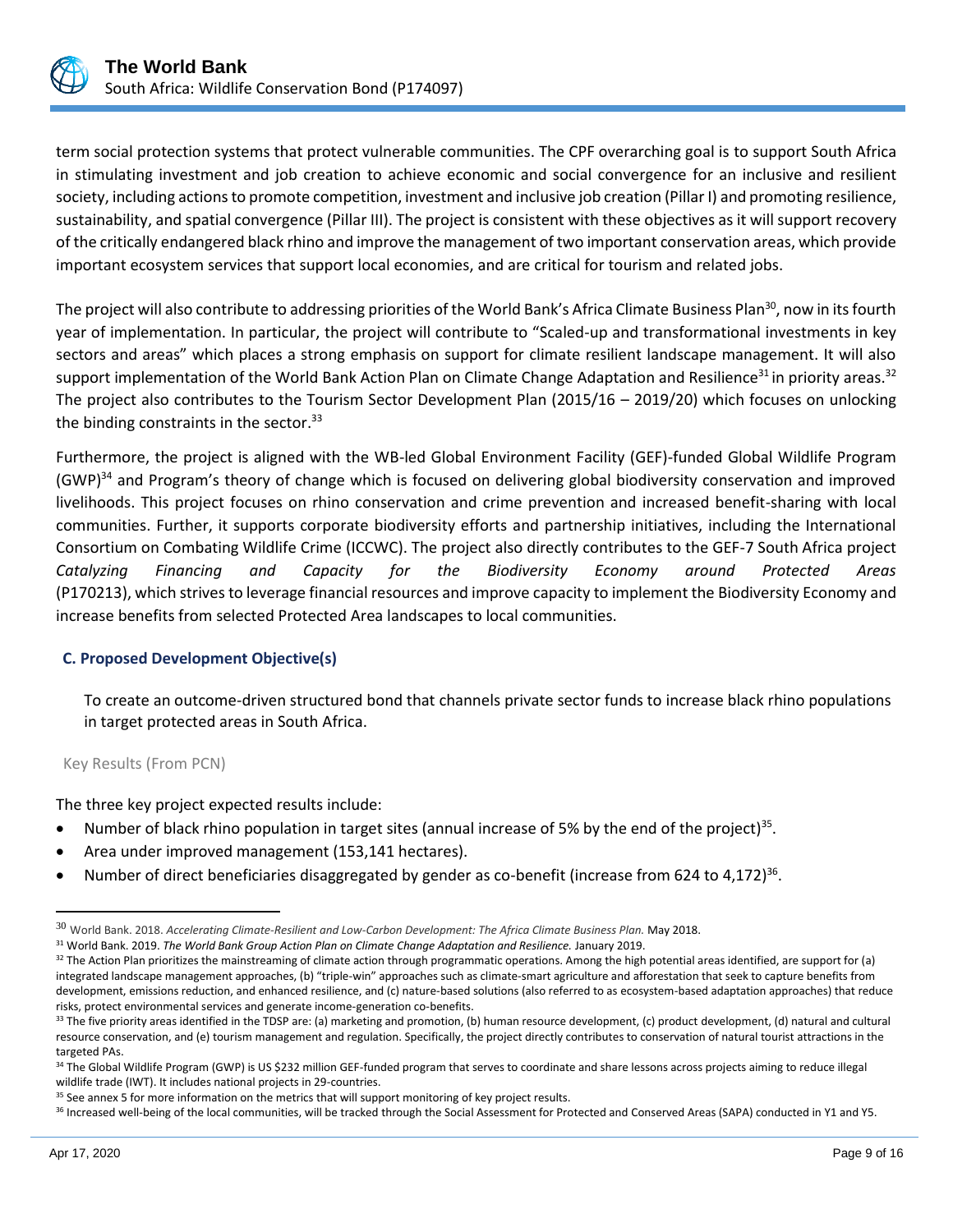

# **D. Concept Description**

The project is focused on addressing major challenges for financing conservation and proposes an innovative financing model to unlock and direct private finance for the conservation of the black rhino in South Africa. The Project aims to catalyze the world's first Wildlife Conservation Bond (WCB) that links the coupon payments of an institutional SDG-related bond issuance to conservation performance. This innovative transaction enables private/institutional bond investors to participate in a market which has historically been focused on donors and philanthropic investors that look beyond typical financial rates of return to guide investment decisions. **Through the proposed model, financing from the coupon payments of the WCB will be directed to two priority sites for rhino conservation: Addo Elephant National Park and Great Fish River Nature Reserve** (see Annex 1 for project area map)**.** Project investments will be used to enhance management of these protected areas to secure and increase black rhino populations, and increase benefits realized by local communities.

The project builds on existing conservation efforts in the two priority sites, as well as a two-year product development phase<sup>37</sup> that included an extensive assessment and stakeholder engagement. The WCB product development phase was done under the US \$4.5 million Rhino Impact Investment Project [\(RIIP\)](https://www.thegef.org/sites/default/files/project_documents/5382_Rhino_Impact_Bonds_CEO_Endorsement_GEF_resubmission_5Oct15_2pm_0.pdf) funded by the Global Environment Facility (GEF), The Royal Foundation, UK Aid and the Zoological Society of London (ZSL). This work was implemented under the leadership of ZSL with technical support from Conservation Alpha, Conservation Capital, Credit Suisse, DLA Piper and the International Union for Conservation of Nature (IUCN) Species Survival Commission's African Rhino Specialist Group (AfRSG).

The product development phase allowed the identification of important conservation sites that have the capacity to deliver impact under the WCB, which include the Addo Elephant National Park (AENP) and the Great Fish River Nature Reserve (GFRNR); the two sites selected for the proposed project. As part of the preparation of the WCB project, the WCB concept and its financing structure was developed. The WCB concept preparation efforts build on prior GEF projects at AENP and other donor funded projects at GFRNR<sup>38</sup>.

The WCB transfers some of the risk of underwriting rhino conservation to private bond investors through the issuance of a World Bank bond. Bond investors elect to give up a fixed coupon which will be used to fund the enhanced rhino conservation at the two target sites. If rhino growth outcomes are achieved in year five, the investor will receive a single final success payment (using GEF NGI funding). Funding will be directed to the two project sites to implement conservation and adaptive management activities that seek to maximize net rhino growth rates over five years. The WCB will draw-in US\$13.76m funding from the GEF's non-grant instrument (NGI) window to pay the WCB bond holder a final success payment based on independently verified rhino growth (conservation success payment). The project governance structure (detailed in Annex 2) will follow standard World Bank policies and procedures applied for Investment Project Financing (IPF) and will flow-down to the independent fund manager (IFM) and project partners. The IFM will serve as a project implementation unit.

<sup>&</sup>lt;sup>37</sup> WCB product development phase was completed from 2016-2020 and included US \$4.5 million grant amounts. The project included the following components: (i) gap analyses of priority rhino sites conducted, shortlist of priority rhino sites identified for inclusion in the live investment and RII investment performance metrics tested and demonstrated in Tsavo West, Kenya; (ii) bring 5-10 rhino sites up to Investment readiness and prepare sites to deliver against the RII; and (iii) Investment Blueprints developed, financial structure built, management, legal, and governance structure developed.

<sup>&</sup>lt;sup>38</sup> Th[e ICR](http://documents.worldbank.org/curated/en/229761468115746597/pdf/ICR18830P064430e0only0900BOX361518B.pdf) of the World Bank's Greater Addo Elephant National Park GEF-funded Project (\$5.5M), implemented from 2004 to 2010, found the projects outcomes were satisfactorily achieved. This GEF project was implemented mostly before the rhino poaching crisis hit SA in 2008. The project did not focus specifically on rhino conservation, rather had economic and community development, social ecology, and land incorporation development plans.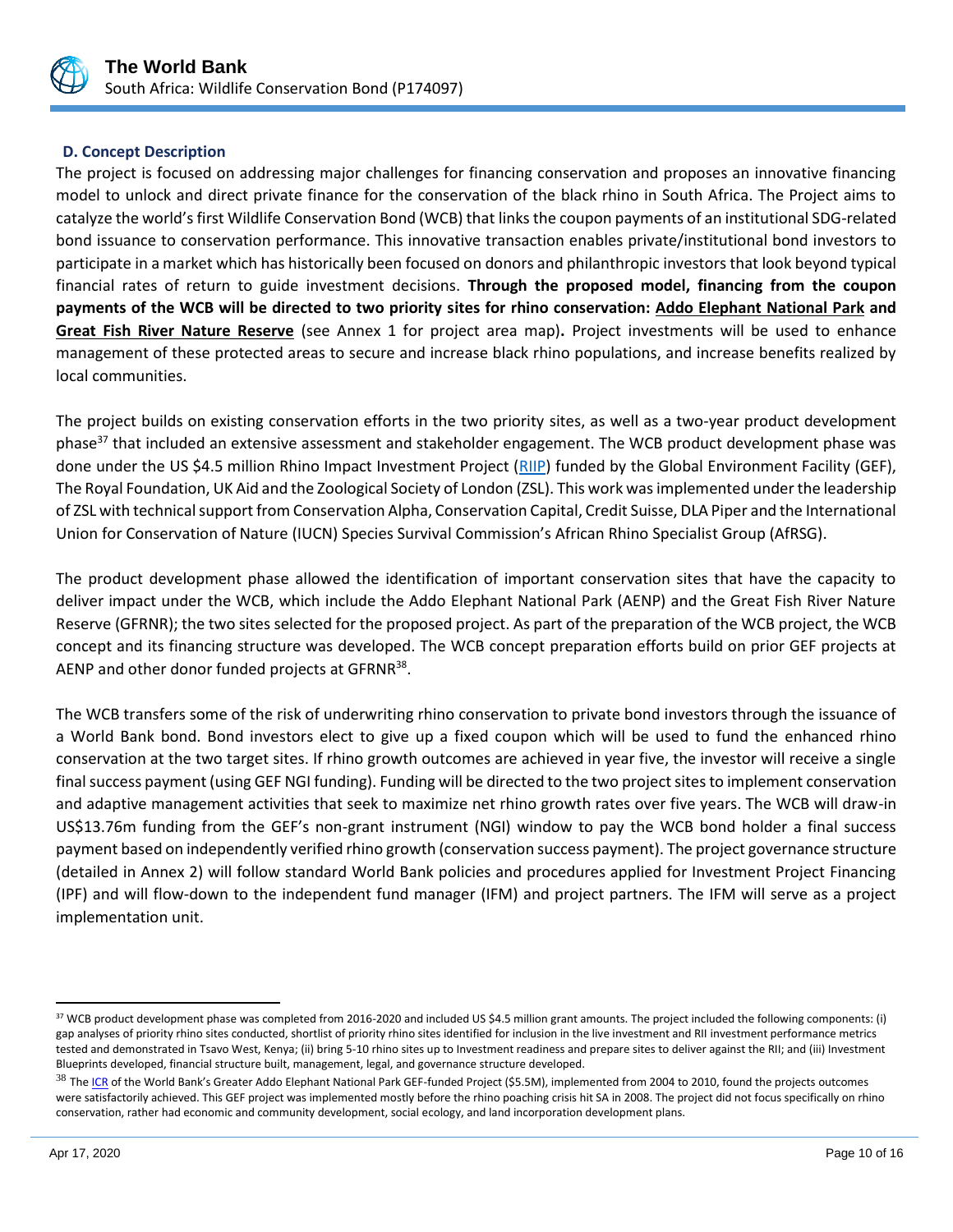

## **Financing structure**

## *WCB*

World Bank Treasury will issue a US\$150 million IBRD bond (TBC) managed by an investment bank and use proceeds for the World Bank's general sustainable development (SDG) investments. The bond holders agree upfront to forego all bond coupon payments. There is no sovereign guarantee. With the consent of the bond holders, to be detailed in the bond product offering documentation, bond investors give money to the project (i.e. foregone coupon payments determined at the time of bond issuance when rates are locked in) will be paid directly to the and IFM. The net-present value (NPV) of future coupon payments is approximately USD13M (estimated coupon payments; subject to market conditions) and will be issued (per investor instructions) at a fixed rate payable on four interest payment dates in the following amounts [US\$TBC million] on the Issuance Date and [US\$ TBC] on each subsequent interest payment date. The interest on the bond will be paid at four intervals (Fixed Rate, payable on [four] interest payment dates in the following amounts [US\$2A] on the Issuance Date and [US\$ A] on each subsequent Interest Payment Date). The IFM will be guided by an investment committee and will channel funds to support enhanced conservation management efforts at the two SA protected areas.

The IFM, who will receive a contract from the WB and be bound by WB IPF policies and procedures, will manage the project funds under an independent governance and specialist management frameworks and direct them to the Addo Elephant National Park (AENP) and Great Fish River Nature Reserve (GFRNR). The funds will be spent as detailed in the proposed and independently approved Theory of Change (TOC - Annex 3) and budgeted workplan for each site. The TOC ensures interventions are aligned with the project development objectives. The TOC is based on project activities focused on habitat management, range availability, containment and attrition, and rhino population management. The bond coupon payments will flow from the IBRD to the IFM (following bond investor instructions) who will then disburse funds to the project site-level partners who will implement the conservation activities in the respective parks. Grant agreements between the IFM and the two partner sites will outline the funding tranches that will be available for drawdown every 3/6 months for ongoing implementation of the site strategies and workplans (see Annex  $6^{39}$ ). Fund disbursements (from foregone bond coupon payments) will be guided by an adaptive management approach and service level agreements that link disbursements to achievement of milestones as described in Annex 2.

## *Conservation Success Payment*

The black rhino growth rate at each site is assessed over the period and independently verified. At the end of the 5-year term, the IBRD Bond is redeemed at par and bond investors receive their principal back<sup>40</sup>, independent of the rhino growth rate achieved. Based on the degree of success of the project (namely the independently verified rhino growth rate), the bond investors receive a Conservation Success Payment at maturity from the funds provided by GEF.

As shown in Annex 4, the conservation success payment will be directly proportional to the growth in the rhino population, to be capped on the upside at 1.83% per annum (reflecting a 3.67% annual growth target in the rhino population)<sup>41</sup>. Note the potential upside is dependent upon the coupon attached to the IBRD bond issuance. In the event of zero growth rate or decline in the rhino population, no conservation success payment will be made to the bond holders. The bond investors

 $39$  The budget included in Annex 6 is greater than the amount that will be generated by the foregone coupon payments. The project team will work with project partners to identify donors that can fill the gap.

<sup>&</sup>lt;sup>40</sup> The IBRD will make the bond principal repayment at maturity. Principal repayment risk is based on IBRD credit worthiness and its capacity to repay the debt.

 $^{41}$  An additional outcome paver(s) mav participate in this project, which would increase the upside potential for the conservation success payment. Additional outcome payer(s) will be confirmed during project preparation.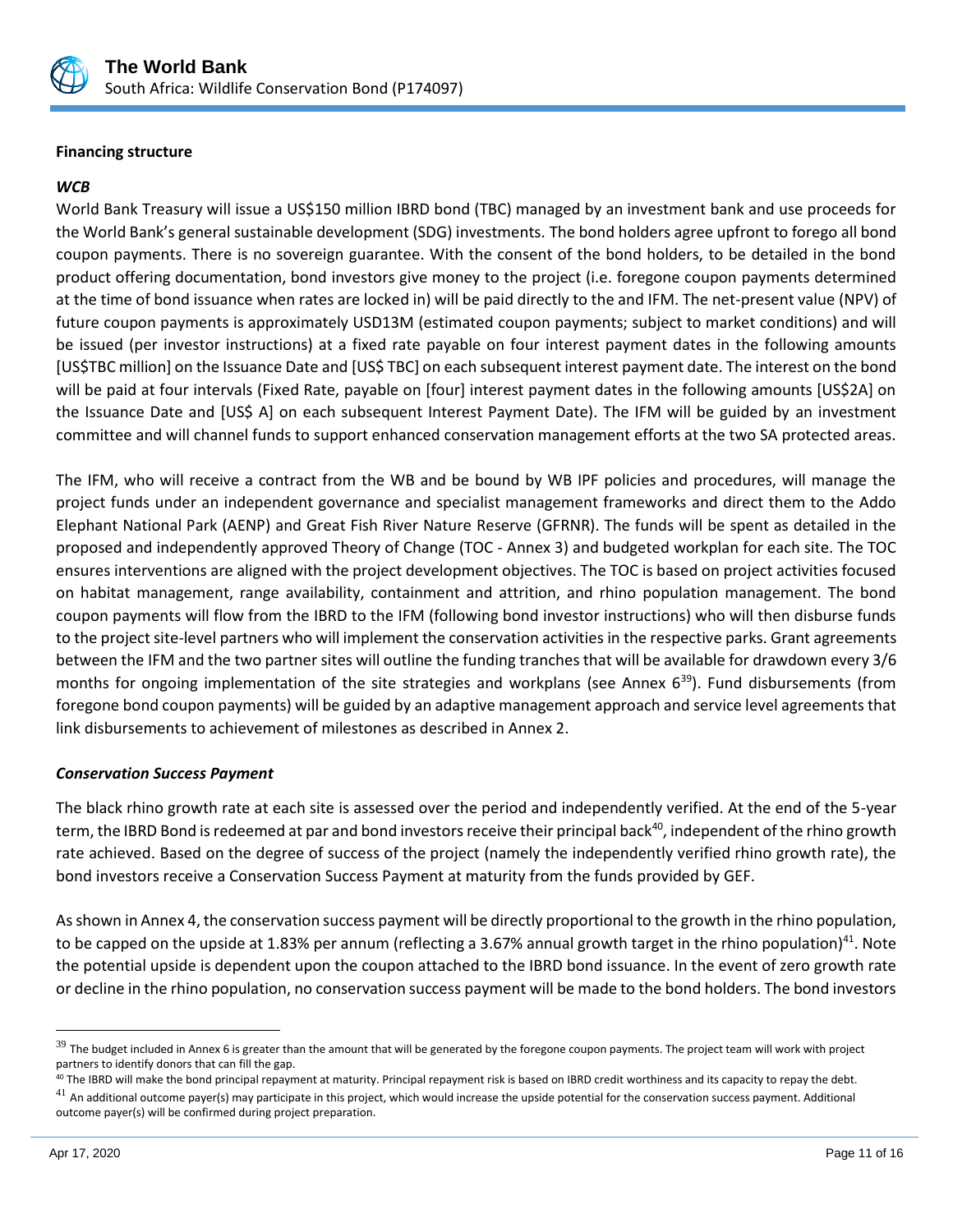

will still however (regardless of rhino growth rate), receive their principal back from the IBRD Bond. IBRD will use its balance sheet make bond principal payment to bond investors. If performance targets are met, IBRD will make a success payment to the bond investor (source for conservation success payment is GEF NGI).

The WCB conservation success payment targets were created using scenario planning and are in line with the growth target of South Africa's national rhino strategy (increase by over 5% per annum). The without WCB project scenario has an average annual rhino population decline of 3.7%. Conservation success payments (using GEF NGI funds) will only be made if independently verified average annual growth rate of rhino population is between 0% and 3.67%. Based on the notional issuance of US\$150m, the GEF funding will only cover conservation success payments of the project up to a 3.67% rhino growth rate (6.5% is the estimated upper growth rate if the WCB is successfully implemented). In terms of net rhino growth in year five of the project, the upper bound combined black rhino estimate at the two target sites is 104 (from a baseline of 375 rhinos in year 0 at time of bond issuance). The Rhino Outcomes Management System (see Annex 5) will be used to provide evidence of rhino growth performance and used throughout the project lifecycle. In year 5, after independent verification of net rhino population growth, IBRD will use GEF funds to make a single success payment to bond holders. GEF NGI funds will be deployed as a conservation success payment (i.e. outcome payment) to the bond holders as part of bond redemption. If rhino growth is not achieved, the GEF NGI funds would be returned to the GEF (i.e. referred to by the GEF as a repayment). It will only be repaid to the GEF if the success threshold of est. 3.67% rhino growth is not reached at the close of the 5-year project. If repayment is required, payment will vary between USD 0 and USD 13.76 million based on rhino growth rate.



#### **Figure 1. Financing Structure**

Launch of the WCB is targeted by WB Treasury for the end of Q4 2020 or beginning of Q1 2021, after this GEF NGI project is endorsed by the GEF June 2020 Council and project preparation activities are completed. Timeline is subject to change.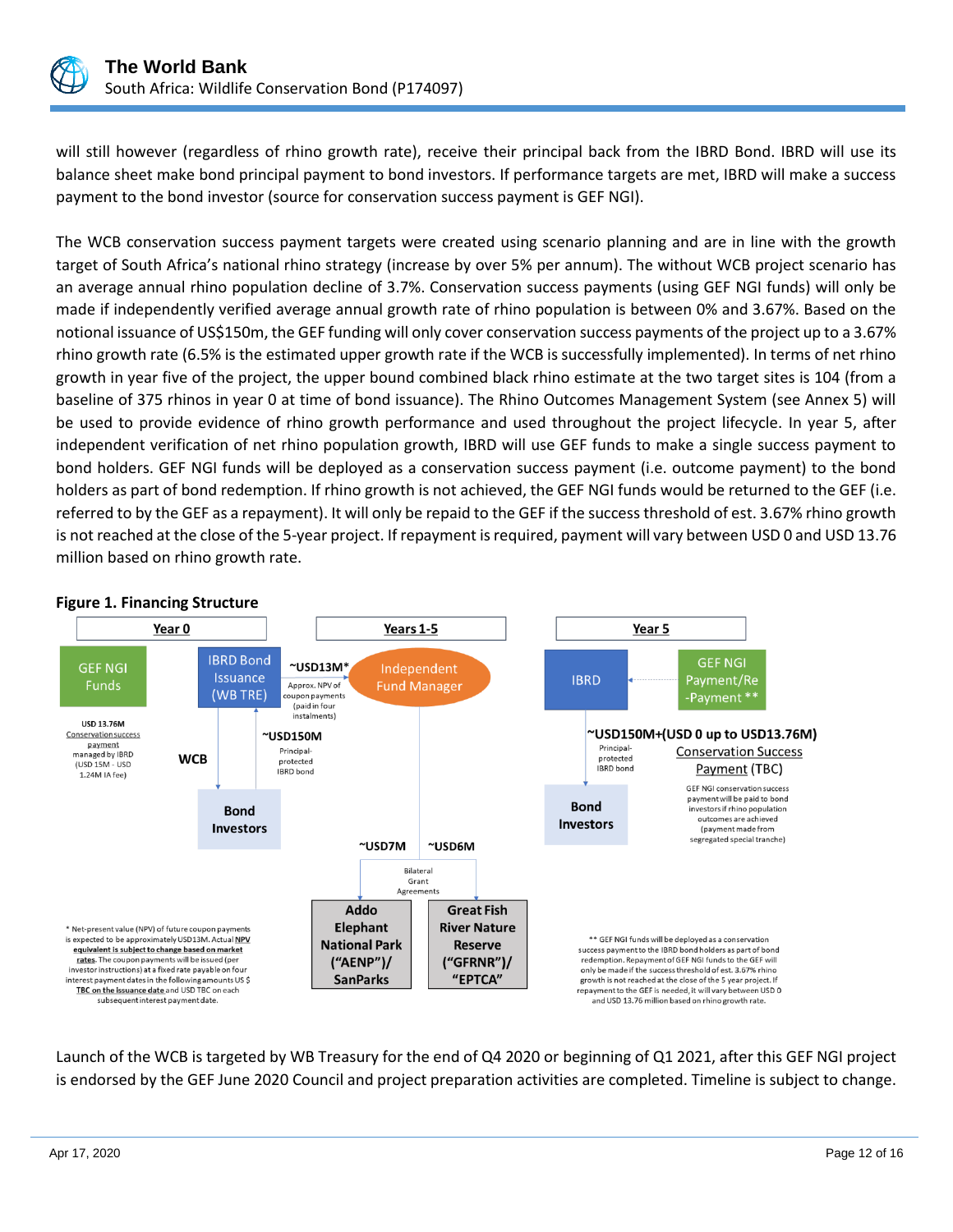

## **Project components**

**The project will support an evidence-based and adaptive management approach** that uses data-supported interventions to dynamically respond to changes in performance risks (a surge in poaching incursions). It will invest in site-based conservation management (component 1), national/regional enabling conditions (component 2), and project management support (component 2) to effectively and efficiently execute project activities, including the environmental and social framework (ESF). The WBG will transfer funds (i.e. bond coupon payments) to the IFM who will in turn transfer funds to a project-specific segregated bank accounts at Partner Sites (WFA for SanParks at Addo Elephant National Park and EPTCA at Great Fish River Nature Reserve). These project partners will then use the funds to implement site-specific activities<sup>42</sup>. Grant Agreements between the IFM and the two project partners will outline funding tranches that will be available for drawdown every 3/6 months for ongoing implementation of the site-specific workplans. Each Partner Site will work with communities to optimise social and gender inclusion and benefit sharing for a more positive future supported by better conservation.

# **WCB Theory of Change**

A Theory of Change (ToC) ensures all interventions are focused on achieving a desired Impact.

Within the rhino ToC, there are four themes, supported by data and causal evidence, that when optimised, can lead to the maximized outcomes that secure and grow rhino populations:

Each theme has its own Theory of Change for achieving the desired outcome.



# **Alignment with GEF Focal Area, Global Environmental Benefits**

The WCB aligns with the GEF Biodiversity Focal Area Strategy through:

 $42$  The IFM will make recommendations relating to funding and performance of site rhino strategies to the Investment Committee (IC) for approval. The IC will review recommendations and if approved, the IC will instruct the Administrator to flow the next tranche of funding to the Partner Sites.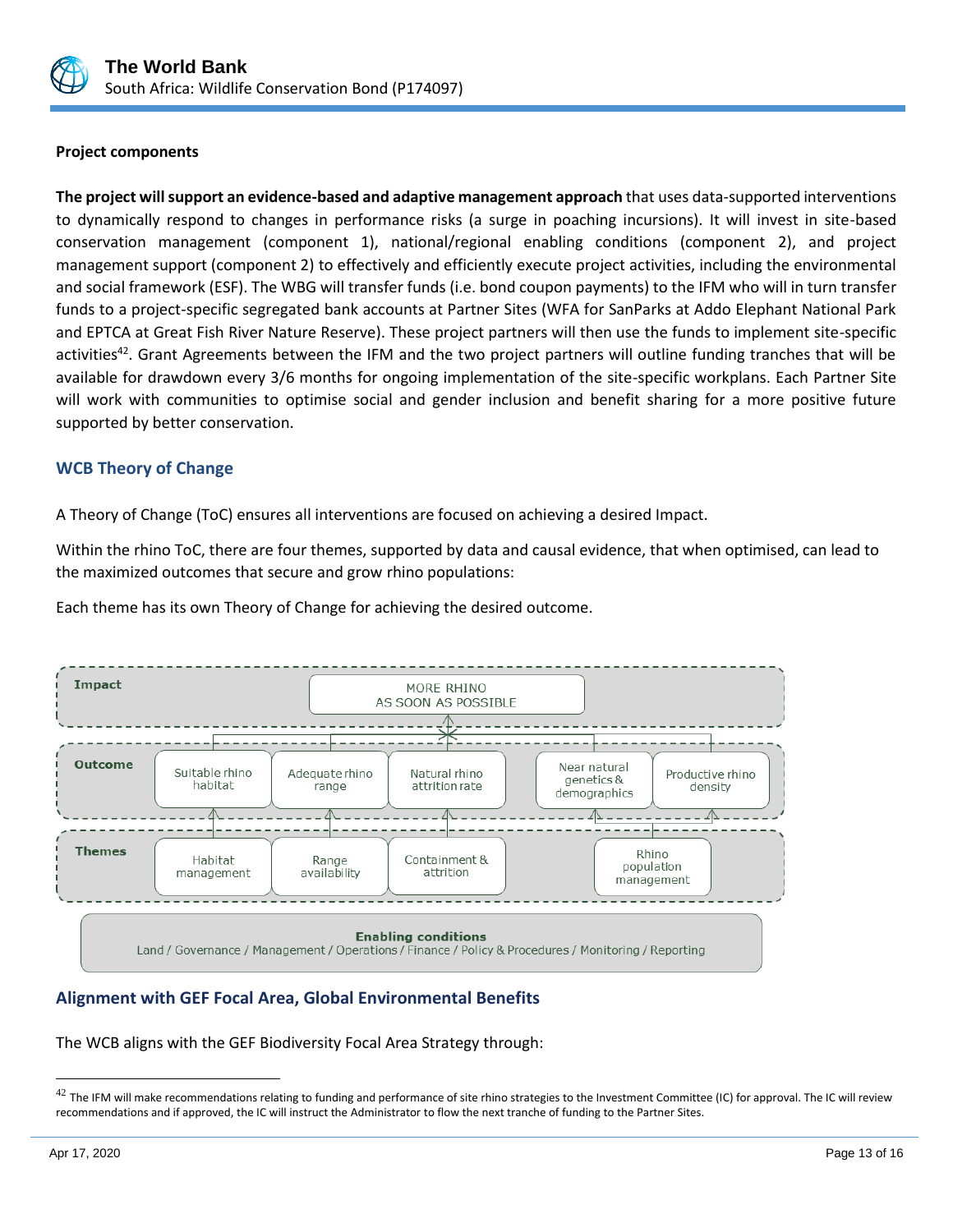

- a) **Mainstreaming biodiversity across sectors as well as landscapes in the Global Wildlife Program by preventing the extinction of known threatened species.** The Wildlife Conservation Bond aims to not only preserve the black rhino population, where it is working with sites which manage over 6.8% of the global black rhino population but considerably increase the numbers of rhinos at these sites. The Theories of Change include considerable investment in range expansion for black rhino and population management, which work together to increase the resilience of the Critically Endangered black rhino against extinction. The Eastern Cape black rhino prefer thicket habitats which are extremely efficient at sequestering carbon from the atmosphere, mitigating the effects of climate change; both WCB sites are made up of former degraded farmland which will continue to be restored through active protection of these areas. The Wildlife Conservation Bond will also include a considerable community engagement component which will work to ensure that the local communities living in and around the WCB sites are equitably benefitting directly from the project, with measurable increases in their well-being.
- b) **Address direct drivers to protect habitats and species through enhancing the effectiveness of protected area systems.** The Wildlife Conservation Bond will be deployed in two state sites and a key focus of the implementing strategies is improving both the management and cost effectiveness of the sites themselves as well as sharing best practice. The Theories of Change will increase the capacity of the sites in the management of their habitats, the rhino populations and their monitoring and evaluation processes. A bespoke rhino monitoring system (Rhino-OMS) has been created which will record and monitor the rhino population, both informing management decision making and the return that bond investors receive from the Conservation Success Payment. A key element of the Theory of Change development is financial sustainability beyond the life of the project; AENP is committed to sustaining new role roles implemented under the 5-year term and GFRNR will develop business plans to further explore additional revenue generation opportunity or will work to identify other sources of finance to provide ongoing financial support.

The Wildlife Conservation Bond also delivers on the Private Sector Engagement element of the GEF 7 Strategy. The WCB will catalyze private sector investment in conservation and transfer risk from donors to bond investors. In the proposed role for GEF as an outcome payer "paying for results", the GEF would be viewed as a principal catalyst for investment by bond investors in the Wildlife Conservation Bond.

The project will deliver considerable conservation outcomes for the sites, by delivering on the national targets to increase the numbers of Critically Endangered black rhino, increasing range for black rhino and improving protected area management. The improved management effectiveness will also benefit the other endangered habitat and species which exist at these sites.

The Wildlife Conservation Bond aims at delivering a holistic approach to conservation which addresses economic, social and ecological sustainability. The approach is focused on Sustainability Goal 15: Life on Land, but there is considerable work where the conservation outcomes deliver under these conservation goals act as the underpinning of the achievement of the rest of the sustainability goals. The ecosystem services provided by these two partner sites are extensive: carbon sequestration (SDG 13); filtering and storing clean water (SDG 3 and SDG 6); supporting a commercial citrus and subsistence agricultural industry (SDG 8) which feeds people (SDG 2) and creates jobs in the local region (SDG 1). The approach also focuses on social inclusion and financial sustainability within biodiversity conservation which are fundamental to delivering the changes required to ensure the survival of all species, including humans, on this planet.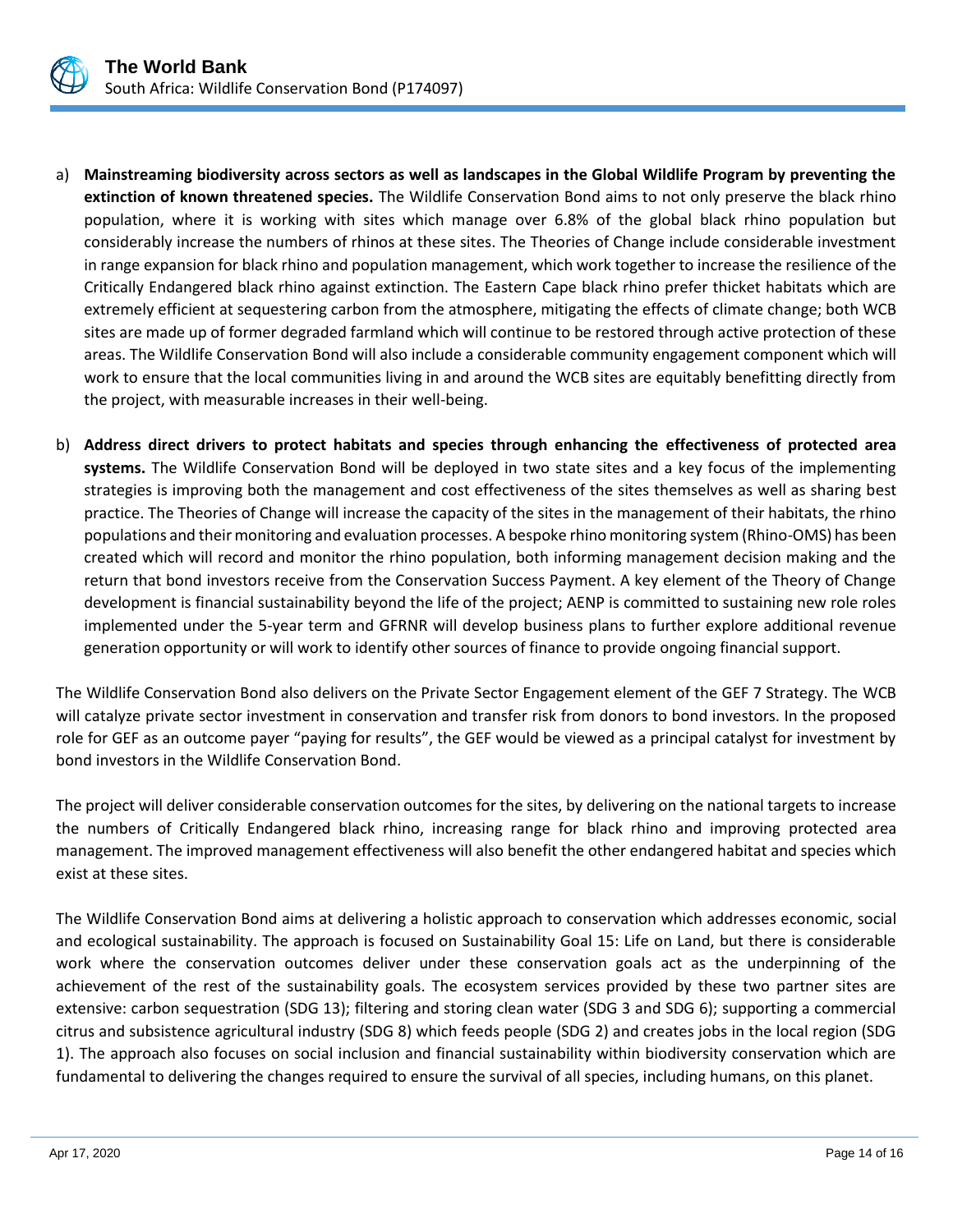

#### **Innovation, Sustainability and Potential for Scaling Up**

The Wildlife Conservation Bond is highly innovative as it a first-of-its-kind structure and has the potential to be a catalyst for behavior change and increased funding in conservation, moving to an outcomes focused approach and drawing in private sector risk investment.

The Wildlife Conservation Bond has been developed with the sustainability, replicability and scalability at the forefront. Sustainability for the sites has been a core element of the Theories of Change to ensure that at the end of the 5-year investment term, there is funding in place to continue to improve management of the protected areas and increase further the rhino populations.

The next step for the Wildlife Conservation Bond would be to scale to other rhino sites, other species, other landscapes and other contexts. Now that the Theories of Change have been developed and understanding improved of what is required for the sites to be "investment ready", this knowledge can be shared to reduce the project development time and cost for Wildlife Conservation Bond 2.0, which could include a larger number of sites and countries. There are also three priority rhino sites in Kenya which are currently finalising their Investment Readiness status which would enable fast scaling of the Wildlife Conservation Bond. There are further opportunities to apply the work of the Wildlife Conservation Bond to other species and landscapes, lending itself particularly well to any context where a core outcome can be identified.

| Legal Operational Policies                  | Triggered? |
|---------------------------------------------|------------|
| Projects on International Waterways OP 7.50 | No.        |
| Projects in Disputed Areas OP 7.60          | No.        |
|                                             |            |

Summary of Screening of Environmental and Social Risks and Impacts

#### **CONTACT POINT**

#### **World Bank**

Iretomiwa Olatunji, Nathalie Weier Johnson Senior Environmental Specialist

#### **Borrower/Client/Recipient**

National Treasury